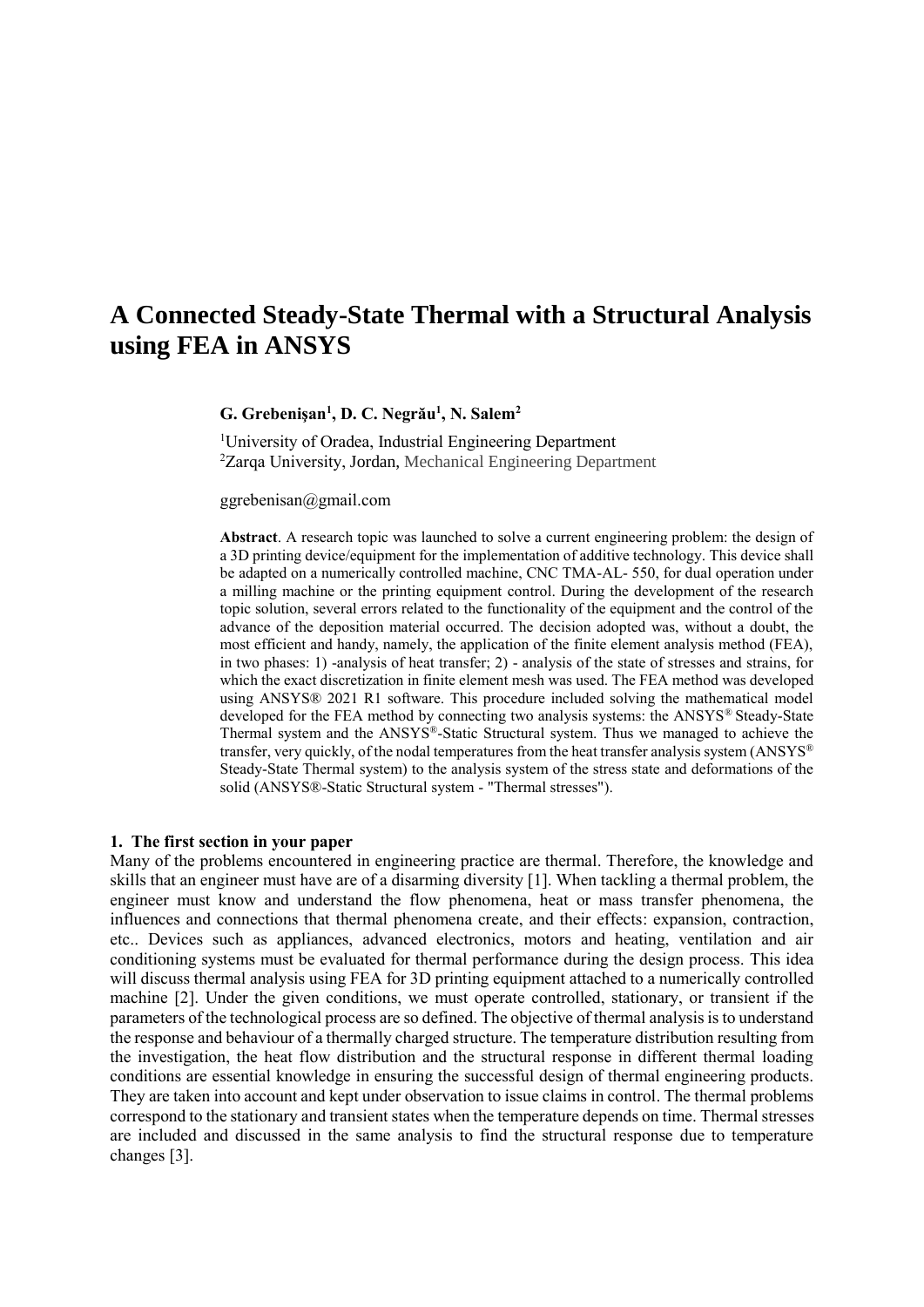Thermal analysis can be performed To study the heat transfer in the mass of a mechanical part or between the components of a mechanical assembly, which shall be determined thermal (physical) quantities such as temperature, thermal gradient and heat flow distributed. There are two types of thermal analysis: steady-state thermal analysis and transient thermal analysis [4], [5], [6]. Equilibrium thermal analysis aims to find the temperature or distribution of heat flux in structures when thermal stability is reached, and transient thermal analysis seeks to determine the time history of how the temperature profile and other thermal quantities change in time. In addition, thermal expansion or contraction of engineering materials often leads to thermal stress in structures, which can be examined by performing thermal stress analysis. The basic equations for thermal and thermal stress analysis are presented as follows.

#### **2. Model, modelling and analysis methodology**

To solve the problem, the heat flow distribution and the thermal stresses dispersion, and the construction of the generated deformation state, in any of its locations, the energy conservation law (Fourier law), described by the differential equation, is used  $[1]$ ,  $[2]$ ,  $[7]$ ,  $[8]$ :

$$
\rho c \frac{\partial T}{\partial t} - \left( \frac{\partial}{\partial x} \left( k_x \frac{\partial T}{\partial x} \right) + \frac{\partial}{\partial y} \left( k_y \frac{\partial T}{\partial y} \right) + \frac{\partial}{\partial z} \left( k_z \frac{\partial T}{\partial z} \right) \right) - \dot{q} = 0 \tag{1}
$$

where **ρ** is the density of the studied solid material, **c** is the specific heat, **k** is the coefficient of thermal conductivity,  $\dot{q}$  is the internal heat generation rate, per unit volume, per unit time, and  $T$  is the variable temperature for the coordinates **x**, **y**, **z** and time **t**. For stationary heat transfer, the previous equation becomes:

$$
\left(\frac{\partial}{\partial x}\left(k_x \frac{\partial T}{\partial x}\right) + \frac{\partial}{\partial y}\left(k_y \frac{\partial T}{\partial y}\right) + \frac{\partial}{\partial z}\left(k_z \frac{\partial T}{\partial z}\right)\right) + \dot{q} = 0\tag{2}
$$

Suppose the heat transfer takes place in two dimensions, for example, in the x-y plane, with the coefficient of thermal conductivity, k, constant. In that case, the differential equation is reduced to one with partial derivatives, called the Poisson equation:

$$
\frac{\partial^2 T}{\partial x^2} + \frac{\partial^2 T}{\partial y^2} = -\frac{Q}{k}
$$
 (3)

If, in addition, no internal heat is generated, the differential equation is reduced to the partial derivative equation, called the Laplace equation:

$$
\frac{\partial^2 T}{\partial x^2} + \frac{\partial^2 T}{\partial y^2} = 0
$$
 (4)

The solution of Laplace's equation is  $T(x, y)$ . Although Laplace's equation is straightforward, its exact solution is complicated to determine, especially in the case of more complex geometries.

As can be seen, the Fourier law relates the components of the conduction heat flux to the temperature gradient. By definition, the element of the conduction heat flux in the x-direction, for an isotropic material, [9], [10], [11] is:

$$
q_x = -k \frac{\partial T}{\partial x} \tag{5}
$$

#### **3. Boundary conditions**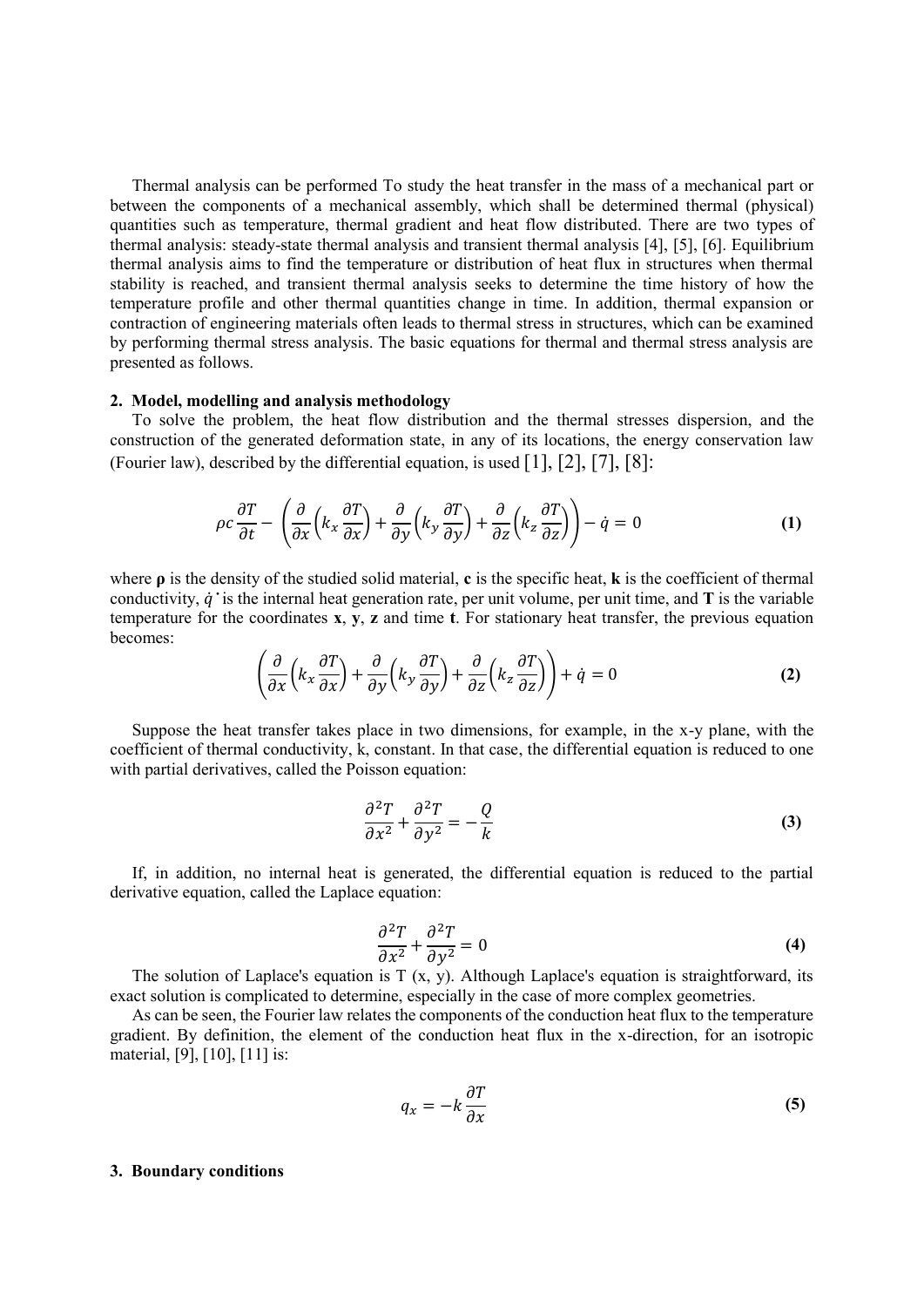The boundary conditions required to complete the input data (in addition to the 3D geometric model and material properties) for heat transfer to the surface area are:

*-Specified temperature*

 $T=T_{\rm s}$ 

where  $T_s$  may vary in the three directions: **x**, **y**, **z** and with time **t**;

*-Specified heat flux*

$$
q=-q_s
$$

where  $q_s$  is the specified heat flux and must be in equilibrium with the conduction heat flux  $q$  at the surface area;

*-Convection heat transfer*

$$
q=h(T_s-T_\infty)
$$

where h is the surface convection coefficient (surface) and  $T_{\infty}$  is the ambient temperature;

*-Radiation heat transfer*

$$
q=\varepsilon\sigma(T_s^4-T_\infty^4)
$$

where **ε** is the surface emissivity, and **σ** is the Stefan-Boltzman constant.

Unlike the stationary regime analysis system, in the case of the transitive one, an initial condition is imposed:

$$
T(x, y, z, 0) = T_0(x, y, z)
$$

where  $T_0$  is the initial temperature of the solid.

Finite element equations for heat transfer problems can be obtained by applying the weighted residue method to the differential equation that governs the heat transfer problem. According to [1], one can write the matrix form of the finite element equation:

$$
[C]{\hat{T}} + [K_c] + [K_h] + [K_r]]{T} = {Q_c} + {Q_q} + {Q_q} + {Q_h} + {Q_r}
$$

*where:*

[C] is the capacity matrix

 $[K_c]$  is the conduction matrix

 $[K_h]$  is the convection matrix

 $[K_r]$  is the radiation matrix

 $[\dot{T}]$  is the vector that contains the rates of change of nodal temperatures

[T] is the vector containing the nodal temperatures

 ${Q_c}$  is the vector of the charge conduction

 ${Q<sub>O</sub>}$  is the vector of the heat generated, of the charge

 ${Q_q}$  is the vector of the specified heat, of the charge

 ${Q_h}$  is the vector of convection, of charge

 ${Q_r}$  is the vector of radiation, of charge

Greater attention must be paid to defining these matrices/vectors of the elements because they depend on the type of finite elements.

The unknowns of the stationary heat transfer problem are the nodal temperatures.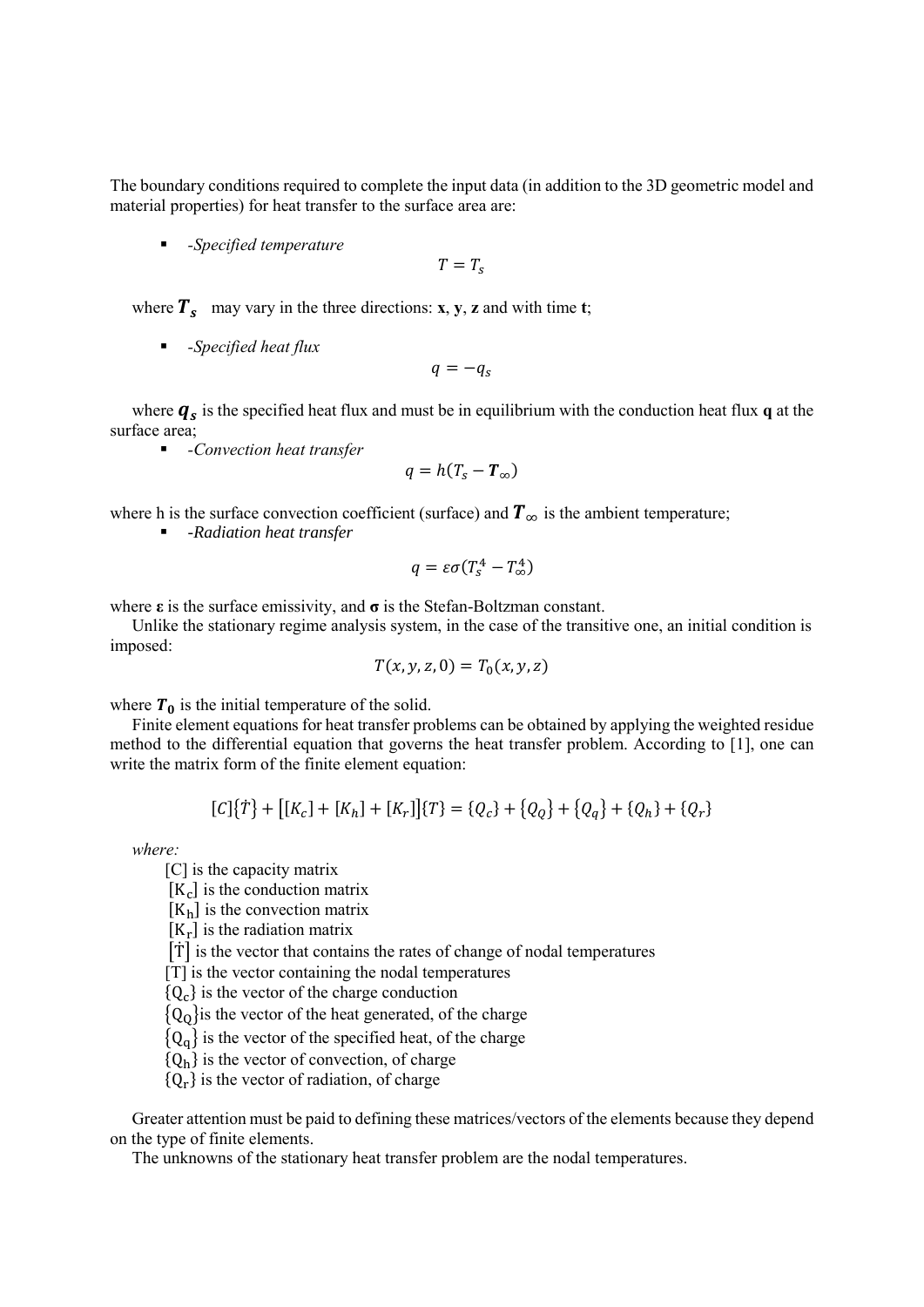Finite element equations for solid problems can be obtained by applying the weighted residue method to the differential equation that governs this problem [1], [2], [5]. Matrix form of the finite element equation:

$$
[K]\{\delta\} = \{F\} + \{F_0\} \tag{6}
$$

where [K] is the stiffness matrix of the elements;  $\{\delta\}$  is the vector containing the components of the unknowns u, v, w in nodes;  $\{F\}$  is the vector containing the nodal forces, and  $\{F_0\}$  is the vector containing the nodal forces introduced due to temperature changes.

# **4. Thermal and structural mapping analysis and results**

The analysis results by the finite element method in ANSYS, using the two analysis systems connected (figure 1), confirmed, when displaying the solution, the veracity of the conclusion, according to which the printing equipment does not correctly control the heat transfer problem. The thermal field, with high values of heat and nodal temperatures in the extruder area, generated excessive melting of the filament and, consequently, blocked its advance in the deposition area.



Figure 1. The two ANSYS systems connected

Figure 2. shows the 3D geometric model analyzed simultaneously in two ANSYS systems, connected to the "Solution" cell, from the "Thermal Analysis" system. The boundary conditions (figure 3), in the first system, are the temperature, concentrated in the area of the extruder nozzle, and in the second system are the nodal temperatures (the solution of the primary procedure), taken over by data transfer, by through the connection at the level of the cell "Solution", of the system "Thermal analysis", and the fixed support, materialized by a solid component of the printing equipment, the circular profile from the composition of the equipment.





**Figure 2.** Geometric model of analysis **Figure 3.** Boundary conditions, in section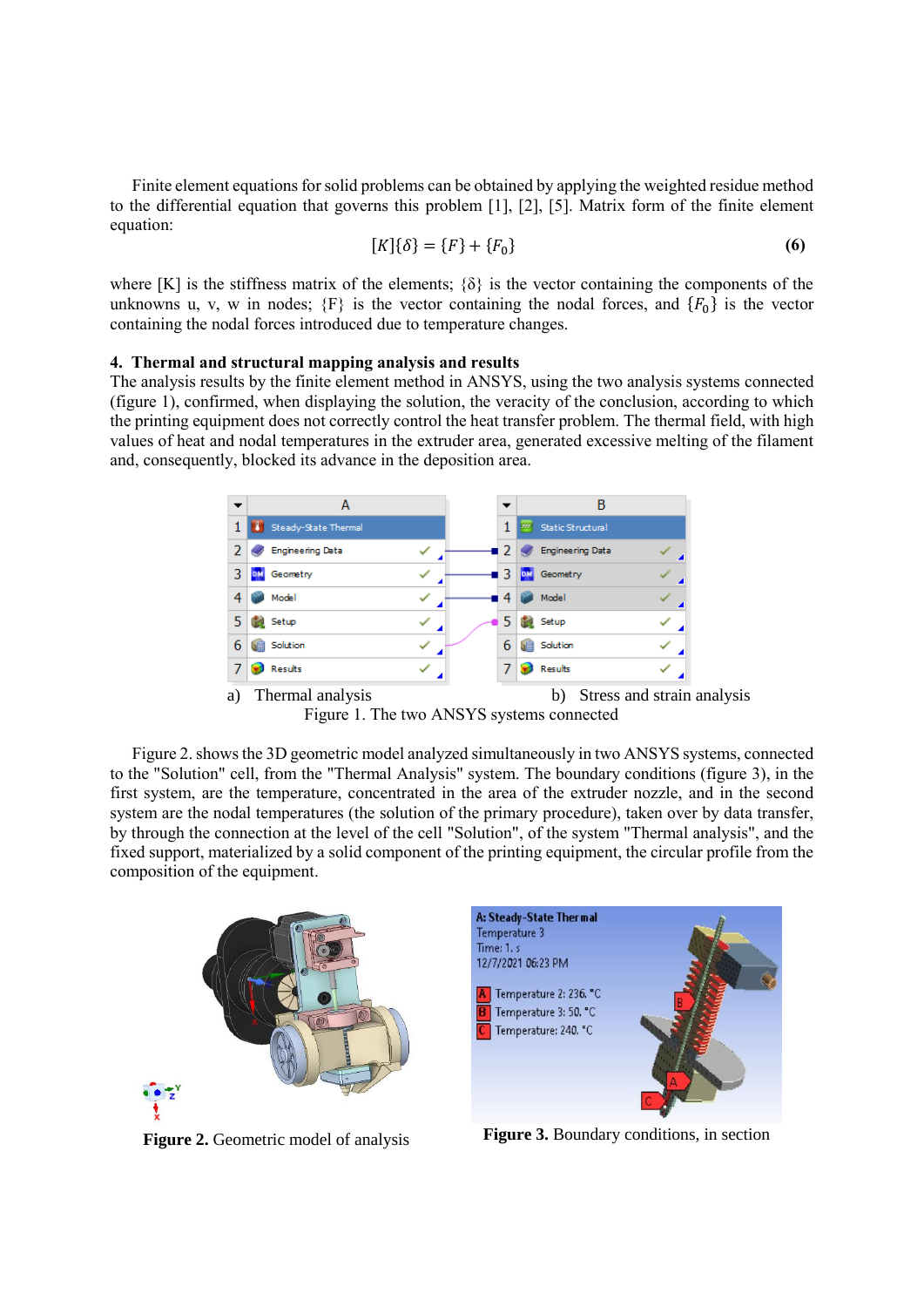The first analysis system, Steady-State System-Thermal Analysis, offered beneficial results in our endeavor to design correctly and find the best constructive variant, respectively, to make the printing equipment more efficient functionally. Thus, in figures 4 and 5, we caught the distribution, visibly outlined, of the temperature, virtually marked, on the whole, geometric model, of the part of the printing equipment, with some "samples" indicating the surface temperature values. Similarly, I noticed, in the axial section of the device, also visibly outlined the temperature distribution in its mass. The graph of the temperature distribution in the device's mass is made for approximately 30,000 nodes in the thermally involved area.



**Figure 4.** Temperature distribution - samples **Figure 5.** Temperature distribution – in section

The analysis of the heat flow and the temperature distribution generated by the airflow, flow coordinated by the two fans, is presented in figure 6 19. It is easy to see the symmetry of the temperature distribution, which demonstrates the type of Newtonian (non-turbulent) hot fluid flow through the 3D printing equipment.



**Figure 6.** Graph of temperature evolution **Figure 7.** Heat flow distribution-in section



In the second part of the thermal analysis, the study of the thermal stresses generated by the nodal temperatures was followed by how these induced stresses affect dimensionally and functionally the dosing and advanced device of the equipment. To avoid any errors, the thermal analysis system was connected at cell level with a structural, mechanical analysis system, figure 8. This procedure made it possible for the nodal temperatures, the solution of the thermal analysis system, to be imported into the limit condition setting subsystem (the temperatures found by solving the first system became the loads, the loads, in the second analysis system), [12].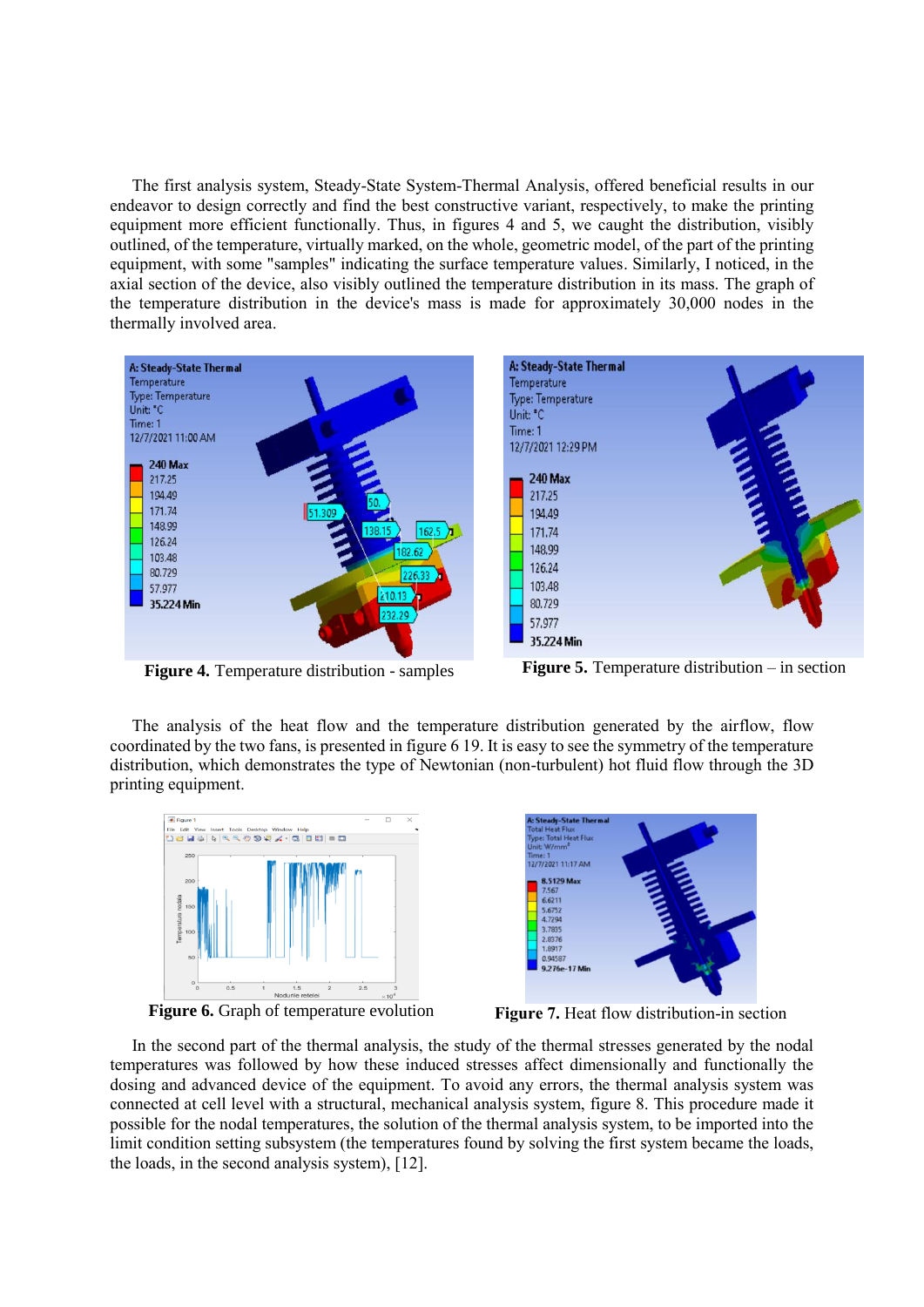

**Figure 8.** Boundary conditions imported from the first analysis system - nodal temperatures



**Figure 9.** Equipment life under system operating conditions

The solution of the second analysis system was directed towards the determination of the lifetime of the device (figure 9.) towards the analytical determination of the total deformation of the areas affected by the thermal stresses (figure 10.), respectively towards the calculation and evaluation of the von Mises equivalent stress (figure 11).



**Figure 10.** Total deformation due to thermal stresses



**Figure 11.** Equivalent von Mises voltage due to thermal stresses

These last two actions can allow continuous monitoring of the influence of induced thermal stresses, respectively, can create a comprehensive framework of the decision management system, in full knowledge of the facts.

## **5. Conclusion**

It is evident and straightforward to note that this decision management worked within the limits of the first thermal analysis system of the equipment. When the system crashed, the filament did not advance in the advance mechanism. For reasons strictly related to controlled efficiency and functionality, we decided on finite element analysis, the behaviour of the advanced device of the printing equipment. The distribution of heat, with the concentration of high-temperature values, in a small area of the analysis range, distribution highlighted by the solution of the thermal analysis system, led to the correct decision of intervention at the level of materials and endowment with cooling elements. These decisions were confirmed by the first finite element analysis results, namely the cooling fluid flow, using the ANSYS software.

#### **References**

[1] Rao Singiresu S- *The finite element method in engineering*, Butterworth-Heinemann- an imprint of Elsevier, ISBN: 978-0-12-811768-2, 2018.